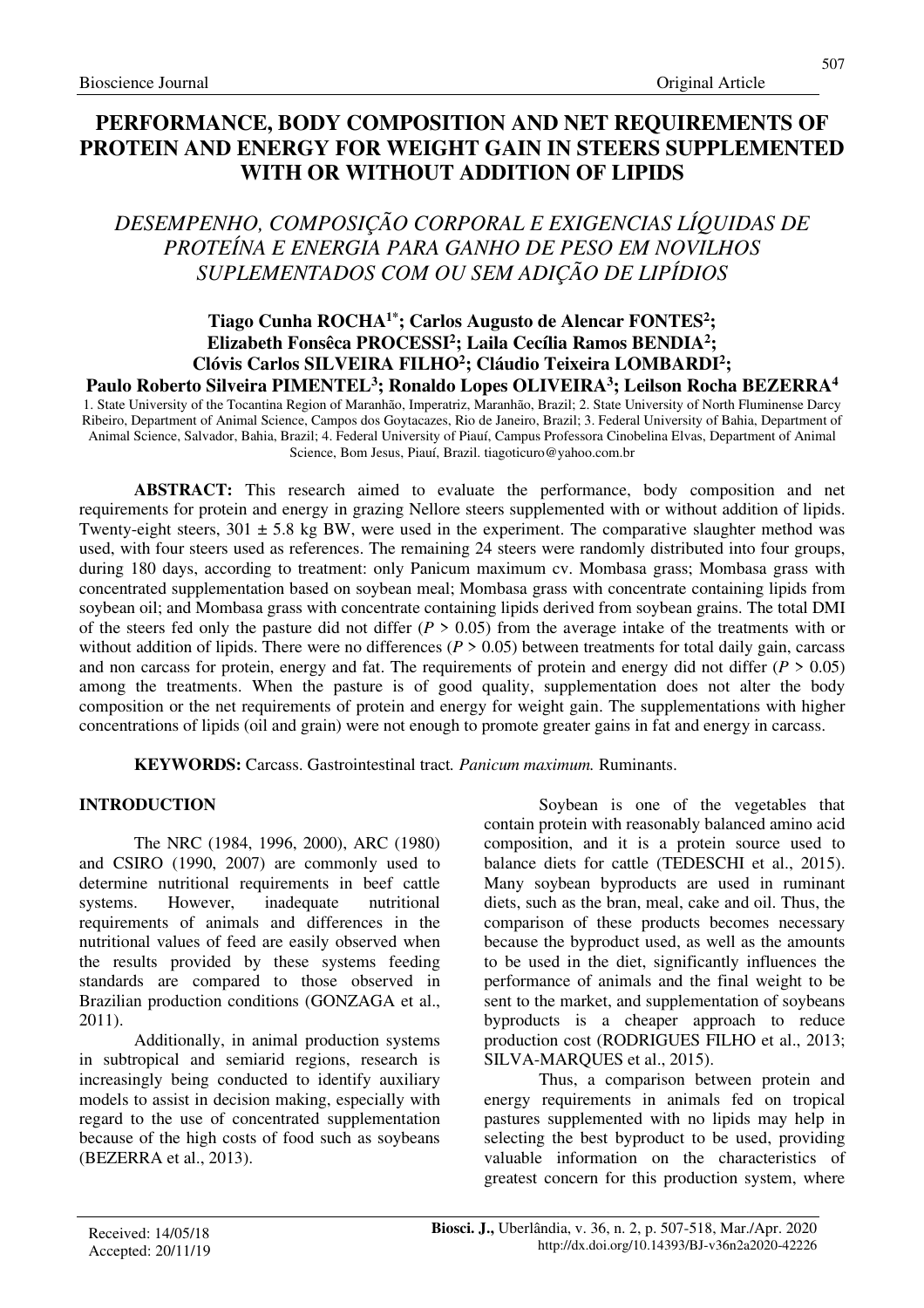soybean protein concentrate has been supplied to beef cattle for a long time.

Almost all studies on the nutritional requirements of cattle are conducted under constrained conditions. Therefore, information on pasture-raised animals is needed (CSIRO, 1990, 2007). Thus, to optimize animal performance with balanced diets, information on the nutritional requirements for the various functions and the various levels of performance are needed so that the animals can have their nutritional needs met and can achieve their genetic potential for production.

The objective of this study was to evaluate the performance, body composition and net requirements of protein and energy for weight gain in Nellore steer supplemented with or without addition of lipids.

# **MATERIAL AND METHODS**

### **Ethical considerations**

This study was performed in strict accordance with the recommendations in the Guide for the National Council for Animal Experiments Control. The protocol was approved by the Committee on the Ethics of Animal Experiments of the State University of North Fluminense, Rio de Janeiro State, Brazil (Permit Number: 168-2012).

## **Experimental area**

The research was conducted in Campos dos Goytacazes, Rio de Janeiro (Brazil, 21º42′ S, 41º19′ W, 13 m alt) in the transition from the dry to rainy period of the year, in an area of 9.0 ha of *Panicum maximum* cv. Mombasa grass. The experimental area was divided into two blocks (replicate areas), each 4.5 hectares, equipped with an irrigation sprinkler system grid and divided into 18 paddocks of 0.25 ha.

Due to the reduced rainfall in the period, pasture irrigation was performed at intervals of seven days. The pastures were fertilized by the application of 100 kg N and 50 kg  $K_2O/ha/year$  was applied in each paddock before the mowing of vegetation, which occurred early in the growing season (first grazing cycle); this was repeated fertilization outside of the bulls of each paddock before the third grazing cycle. The animals were adapted to the experimental procedures and supplementation during a period of 36 days, which represented a grazing cycle.

The pasture was managed under a rotational stocking system, with periods of occupation and rest of two and 34 days, respectively. The duration of the rest period was established based on previous results from the same site and according to the production of biomass of Mombasa grass during the dry season (PALIERAQUI et al., 2006). The trial included five complete grazing cycles, totaling 180 days. A variable stocking rate (*put* and *take*) was adopted to maintain the supply of biomass of green leaf blades at 4 kg DM  $100 \text{ kg}^{-1}$  body weight of the animals. Eventually regulator animals (put and take) that were selected in advance in order to be similar to the experimental animals according to age, sex and body weight were used.

### **Animals and treatments**

The experimental group included 28 Nellore steers, with an initial average weight of  $300.6 \pm 5.8$ kg; four of these served as the reference group and were slaughtered at the beginning of the experiment to allow estimates of the empty body weight and the initial body composition for the others.

The remaining 24 animals were randomly distributed into four groups of six animals. The groups were allocated at random to each replicate area of each of the following treatments: control only Mombasa grass; soybean meal (animals receiving Mombasa grass with concentrate supplementation based on soybean meal); soybean oil (animals receiving Mombasa grass with concentrate supplementation based on soybean oil); and soybean grain (animals receiving Mombasa grass with concentrate supplementation based on soybeans). Different sources of soybeans were provided (meal, oil and grain) for these have different concentrations of lipids and degradation rates.

## **Experimental feeds and chemical analyses**

*Panicum maximum* intake was *ad libitum*. The supplements were provided in the proportion of  $0.75$  kg concentrate  $100 \text{ kg}^{-1}$  of BW in DM. Assuming ad libitum forage intake and the total DMI corresponding to 2.5 kg  $100 \text{ kg}^{-1}$  BW day<sup>-1</sup> (NRC, 1996), the diet would consist of 0.75 kg of concentrate and 1.75 kg of roughage, per 100 kg BW, corresponding to the ratio of forage: concentrate of 70:30 in DM. The steers received supplements in individual stalls at 0900 to 1300 h and after returned to the pasture where they remained the rest of the day. Animals in the control treatment were subjected to the same handling, receiving only mineral supplement during the period of stay in the stall.

At the end of each grazing cycle, the animals were weighed, fasted for 16 hours with access to water, and the amount of individually supplied supplement was adjusted based on the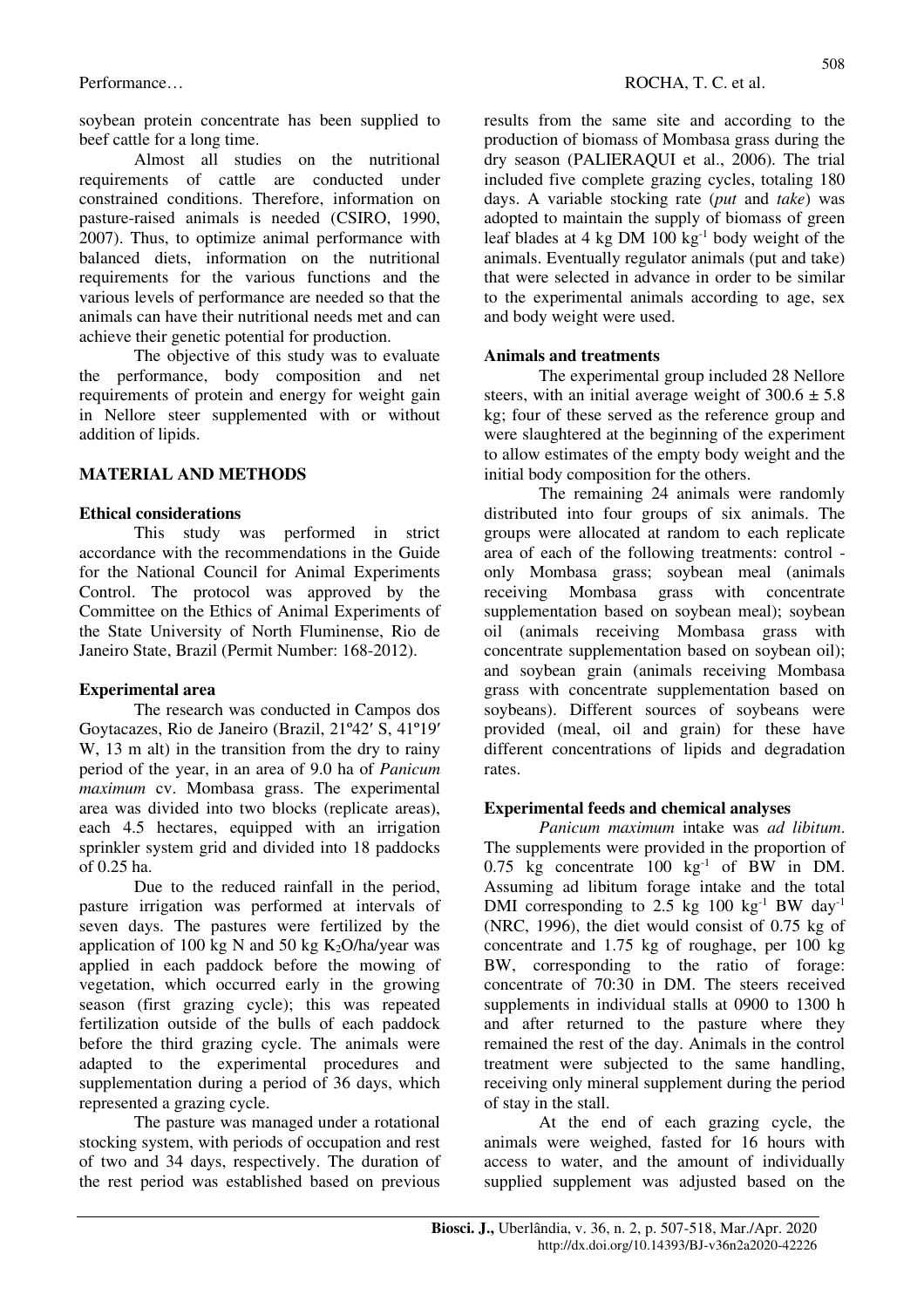refused feed to adjust of the intake. The mineral mixture was made available in individual stall daily.

Samples of ingredients, refused feed and feces were pre-dried at 55 °C for 72 hours, ground with a Willey mill (Tecnal, Piracicaba City, São Paulo State, Brasil) with a 1 mm sieve, stored in airtight plastic containers (ASS, Ribeirão Preto City, São Paulo State, Brasil), and sealed properly until the laboratory analysis for determining the DM (Method 967.03 – AOAC, 1990), ash (Method 942.05 – AOAC, 1990), CP (Method 981.10 – AOAC, 1990), and EE (Method 920.29 – AOAC, 1990). To determine the NDF content, the method of Van Soest et al. (1991) was used with the modifications that were proposed in the Ankon device manual (Ankon Technology Corporation, Macedon, New York, US). The proportion of ingredients and the chemical composition are shown in Table 1.

|  |  |  |  | <b>Table 1.</b> Proportion of ingredients and chemical composition of experimental diets |  |
|--|--|--|--|------------------------------------------------------------------------------------------|--|
|--|--|--|--|------------------------------------------------------------------------------------------|--|

|                                         | Treatments    |              |             |               |  |  |  |  |  |
|-----------------------------------------|---------------|--------------|-------------|---------------|--|--|--|--|--|
| Ingredients $g \text{ kg}^{-1}$         | Mombasa grass | Soybean Meal | Soybean Oil | Soybean grain |  |  |  |  |  |
| Soybean grain                           |               |              |             | 548           |  |  |  |  |  |
| Corn bran                               |               | 563          | 437         | 434           |  |  |  |  |  |
| Soybean Oil                             |               |              | 103         |               |  |  |  |  |  |
| Mixed minerals <sup>a</sup>             | 19.4          | 19.7         | 19.0        | 18.3          |  |  |  |  |  |
| Soybean Meal                            |               | 418          | 440         |               |  |  |  |  |  |
| Chemical composition ( $g kg^{-1} DM$ ) |               |              |             |               |  |  |  |  |  |
| Dry Matter <sup>b</sup>                 | 231           | 284          | 285         | 285           |  |  |  |  |  |
| Crude Protein                           | 100           | 146          | 146         | 146           |  |  |  |  |  |
| <b>Ether Extract</b>                    | 09.9          | 16.0         | 45.2        | 45.0          |  |  |  |  |  |
| Neutral detergent fiber                 | 660           | 526          | 522         | 523           |  |  |  |  |  |
| Total digestible nutrients              | 510           | 606          | 640         | 609           |  |  |  |  |  |
| Calcium                                 | 06.8          | 07.4         | 07.4        | 07.3          |  |  |  |  |  |
| Phosphorus                              | 02.1          | 02.5         | 02.7        | 02.8          |  |  |  |  |  |

<sup>a</sup>Composition (/kg): calcium - 11 g; phosphorus - 80 g; sodium - 195 g; magnesium - 17.3 g; sulfur - 20 g; iodine - 301 mg; iron - 487 mg; selenium - 40 mg; cobalt - 100 mg; manganese - 1.000 mg; fluoride - 800 mg; copper - 1500 mg; and zinc – 3000 mg. <sup>b</sup>Organic matter basis

#### **Feed intake and digestibility determination**

For the second and fourth grazing cycles, the intake was estimated using double-indicator method (chromium oxide  $(Cr_2O_3)$  and indigestible neutral detergent fiber – iNDF).

The estimated grass intake was calculated according to the following equation, DMI g day<sup>-1</sup>=  $(FE \times iNDFfecal \ - \ DMsun \times$  $iNDF<sub>sup</sub>)/iNDF<sub>forage</sub> + DM<sub>sup</sub>$  where,  $DMI =$ dry matter intake  $(g \text{ day}^{-1})$ ; FE = fecal excretion (g/day); iNDF<sub>fecal</sub> is fecal content of indigestible NDF (g  $g^{-1}$ ); DM<sub>Supl</sub> is intake of supplements (g DM  $day^{-1}$ ); iNDF<sub>Supl</sub> supplement content of indigestible NDF (g/g); and iNDFforage is content of indigestible NDF  $(g g^{-1})$  in feces (iNDF feces), supplemets (iNDF supl), and forage (i NDF forage), respectively.

To estimate the fecal output, chromic oxide was used as an external indicator. The chromic oxide was provided in a 10 g dose, two portions of 5 g, wrapped in paper cartridges and administered by gavage at 0900 and 1700 hours for 13 days; seven days were used for the adaptation and regulation of the excretion of the flow marker, and six days were used for the collection of stool. The feces were collected directly from the rectum once per day during indicator management and stored in a cold chamber at −10°C. The stool samples were analyzed with colorimetric method, which included nitroperchloric digestion (KIMURA; MÜLLER, 1957) and a UV–visible spectrophotometer reading at 440 nm (SPEKOL UV device visible).

For the determination of the internal indicator, indigestible neutral detergent fiber (iNDF), samples of fodder concentrates and feces were incubated in the rumens four fistulated steers for 240 hours, and the residue was assumed to be indigestible.

The individual supplement intake was determined daily, with the quantities offered and the leftovers being weighted and noted. The supplements were sampled weekly, and proportional samples of individual remains were collected daily. Nutrient intake was estimated from the chemical composition of the refused supplement and feces and the dry matter intake and fecal excretion.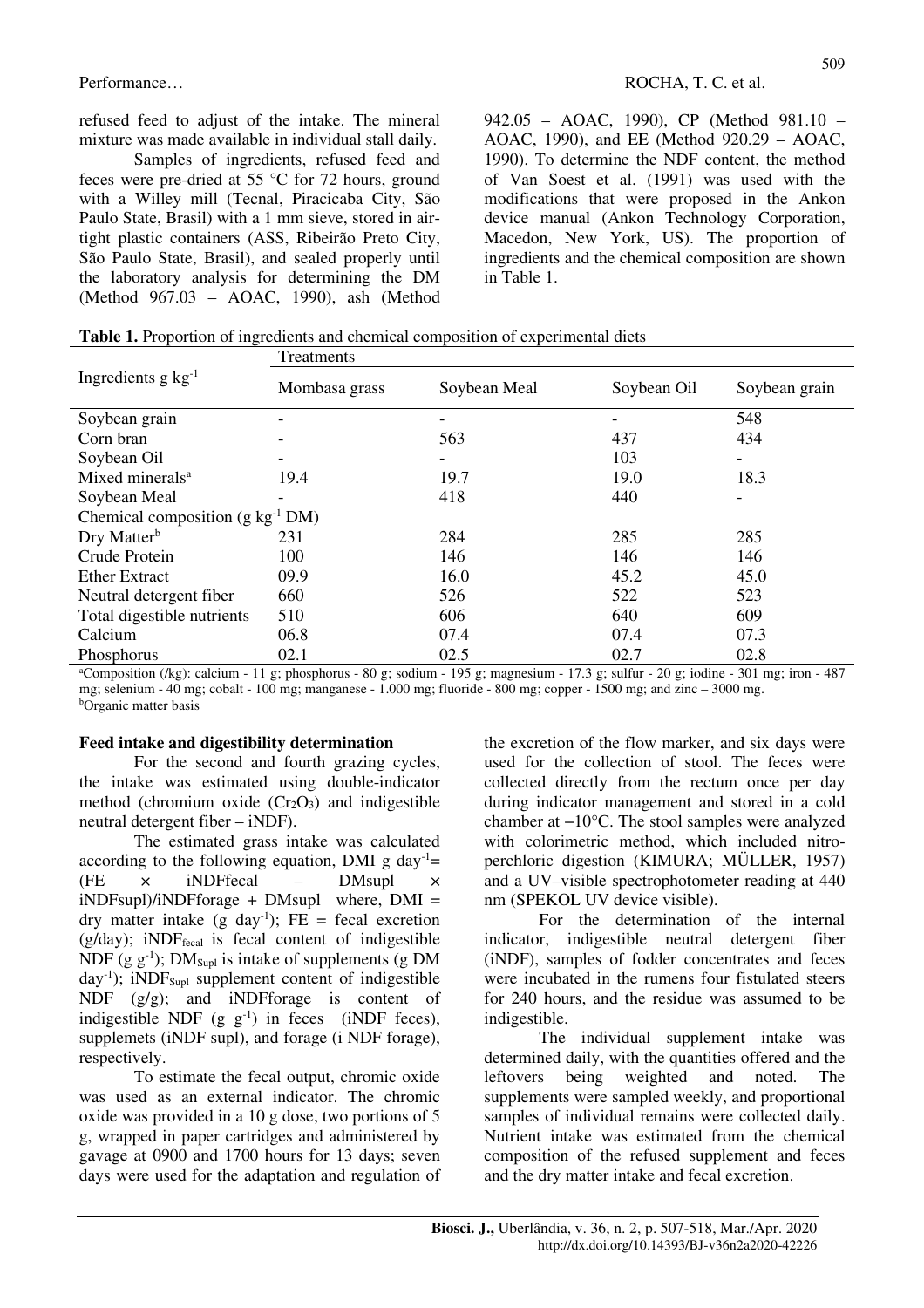## **Performance, slaughter and carcass**

The steers were weighed at the beginning and end of the experiment to determine the average daily weight gain (ADG). After deprived of solid feed for a period of 16 hours the animals were weighted and slaughtered by captive bolt and exsanguination, followed by hide removal and evisceration, without electrical stimulus. The carcasses were identified, washed, and divided into halves, according to the federal standards prescribed for the humane slaughter of cattle (BRAZIL, 2000). After slaughter, the gastrointestinal tract (GIT) of each animal was emptied and washed, and like the other organs, weighed individually. The weights of the GIT were added to the weights of the other body parts (carcass, head, leather, tail, feet and blood) to determine the empty body weight (EBW). The relation obtained between the EBW and shrunk body weight (SBW) and carcass yield of the reference animals were used to estimate the EBW, initial weight of the carcasses experimental animals, and their daily weight gain empty body (DWGEB) and carcass. The tissue components (muscle, fat and bone) were determined in the sections taken from the left half carcass (HH section). The proportions of muscle, adipose and bones tissue were estimated based on the proportions of these components in the section HH according to equations proposed by Hankins and Howe (1946): Muscle  $Y = 16.08 +$ 0.80 X; Fat  $Y = 3.54 + 0.80$ ; and Bone  $Y = 5.52$  X + 0.57 X wherein: X is percentage of the component in HH section. Energy content in the empty body of steers was estimated from the body mass of protein and fat and their caloric equivalents (ARC, 1980): 5.6405 kcal  $g^{-1}$  (protein) and 9.3929 kcal  $g^{-1}$  (fat).

For the animals slaughtered at the beginning of the experimental period (reference group), the mean ratio of slaughtered body weight SBW EBW-1 and body energy content (kcal g EBW-1) were calculated within each treatment, which were used to predict the EBW and energy content and body of animals at the beginning of the experimental period. The energy retained in each animal during the experimental period was calculated as the difference between the final body energy and initial body energy, which was predicted from the reference group.

In the analysis of the chemical composition of body tissue from each animal, the samples were first dried at 105 °C until constant weight was obtained to determine the fat dry matter (FDM). FDM was treated with petroleum ether to extract part of the fat, thus yielding a pre-defatted dry matter (PFDM), as described by Kock and Preston (1979). Subtracting the PFDM of FDM yielded fat

extracted in the pre-degreasing. The total fat content of the sample was obtained by adding the fat removed in the pre-degreasing with residual ether extract. From the ground PFDM, were analyzed nitrogen, ether extract and ashes, using the methods 981.10, 920.29, 942.05, respectively (AOAC, 1990). Once the PFDM content of the body tissues was determined, the determination of the composition of natural matter was possible.

Due to the influence of the internal organs of the carcass on the requirements of maintenance and gain efficiency, the weights of these components were determined to quantify the weight gain and fat partition energy and protein deposited on them compared to the carcass and EBW. The weight of the GIT was determined by adding up the weights of its components, stomachs and intestines. Weight changes and protein, fat and energy content in the metabolically active organs such as the liver, spleen, kidneys, lungs and heart, were also determined.

According to the comparative slaughter methodology (LOFGREEN; GARRET, 1968), initial EBW of each animal and the initial protein and fat contents of the experimental animals were estimated from the body composition of the reference animals slaughtered at the beginning of the experiment.

Allometric regression equations were set up to describe the nonlinear increase in the contents of the body components: fat, protein, energy, carcass, noncarcass, GIT and organs due to the increase of weight of the animals of each treatment; these depended on the following model (ARC, 1980): Yij  $=$   $\Box$  \* Xij<sup> $\Box$ </sup> + εij, where Yij represents the total contents of the different body parts (kg or Mcal) in the empty body of the animal j, which belongs to treatment i; Xij is the EBW;  $\Box$  and  $\Box$  are equation parameters; and εij is the random error with zero mean and variance equal to  $\Box^2$ 

Derivations of the regression equations of body fat, protein, energy, carcass, noncarcass, GIT and organs content, depending on the EBW, yielded the gain of the prediction equations of the aforementioned components for the weight gain unit, EBW:  $Y' = \Box * \Box * X^{(\Box -1)}$ , where Y' is gain (kg or Mcal) of the body component per unit of EBW gain;  $\Box$  and  $\Box$  are parameters of the prediction equations of body content; and  $X = EBW$ kg.

Based on the equations obtained, were estimated from the different body parts, and weight gains were estimated for each component per kg of EBW gain for animals of different EBW. For several components, EBW were used to calculate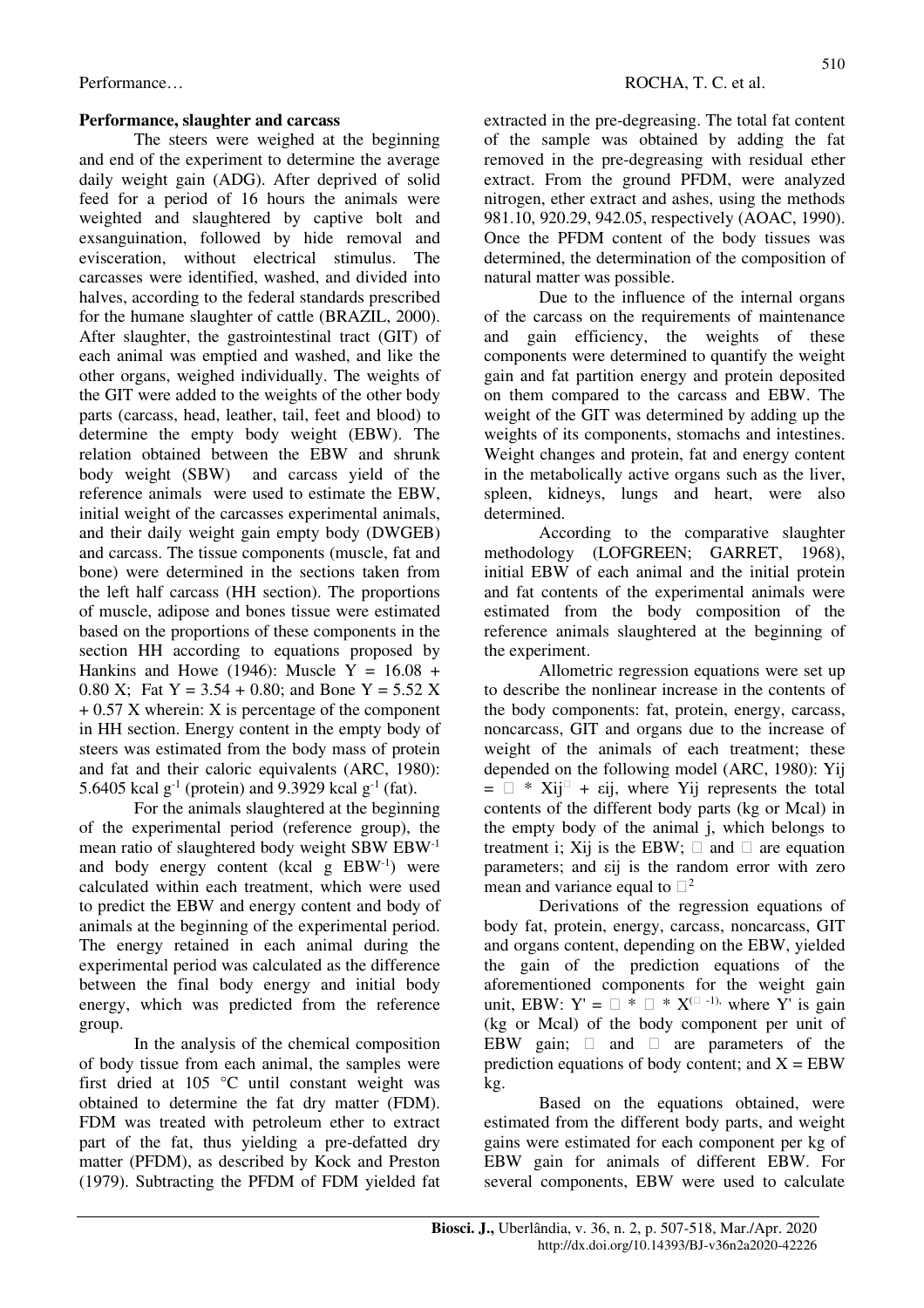the corresponding values of shrunk body weight (SBW), which were estimated using the regression equation proposed by Fontes et al. (2005), namely:  $SBW = 1.08 * (EBW + 19.61).$ 

#### **Statistical Analysis**

Statistical analyses were performed using the following model:  $Y_i = \mu + T_i + \varepsilon_i$ , using the steer Nellore as the experimental unit, where  $Y_{ii}$  = observation concerning the animal, receiving treatment i in replicate (n = 6);  $\mu$  is average; T<sub>i</sub> = treatment effect i, where i is Control (Mombasa grass), Mombasa grass (MG) + Soybean Meal Concentrate (SM), Mombasa grass + Soybean Oil Concentrate (SO) and Mombasa grass + Soybean Grain Concentrate  $(SG)$ ; and  $\varepsilon i$  = random error.

In the statistical analysis, we used the PROC MIXED procedure of SAS (2014). Treatments were compared using three orthogonal contrasts. The first comparison made among the three treatments involved supplementation with sources of soybeans and the Mombasa grass. The second comparison was between the treatment supplemented with soybean meal versus those with soybean oil and soybeans (SM versus SO and SG), and the third comparison was between the supplementation with soy oil versus soybeans (SO versus SG).

PROC NLIN (SAS) was used to fit the allometric equations of the type  $Y = \Box * X^{\Box}$ , which described the relationship between the protein, fat and energy contents as functions of EBW and body components (carcass, noncarcass, GIT and organs) as functions of EBW.

For all variables, testing was performed to verify the equality of the parameters and the identity of the adjusted models for the four treatments as follows: 1) without limitation, assuming different values for the four treatments for  $\alpha$  and  $\Box$ parameters; 2) with restriction, while assuming, for the four treatments, different values for the parameter a and a common value for the parameter d; 3) with restriction, while assuming, for the four treatments, different values for the parameter d and a common value for a parameter; and 4) with restriction, while assuming, for the four treatments, only common values for a and d parameters;

The test likelihood ratio was used to assess the identity of regression models and to verify equal parameters, by using an F-test approach, according to Bates and Watts (2007) and Regazzi and Silva (2004), to provide a lower type I error than achieved with the chi-square approach. When there is identity between templates or equal parameters, the model will always choose the least number of parameters.

#### **RESULTS**

The total dry matter intake of the animals fed only the Mombasa grass did not differ  $(P =$ 0.624) from the average intake of the animals supplemented with or without addition of lipids  $(8.19 \text{ kg day}^{-1})$  (Table 2).

**Table 2.** Means, standard deviations (±) and *P*-values of total intake, pasture intake, concentrate intake, body weight (fasting), body weight (empty) carcass, gastrointestinal tract (GIT) and metabolically active organ (liver, spleen, kidneys, lungs and heart) weight of beef cattle fed supplementation with soybean byproduct concentrates

| v, p.                                          |                 |                 |                 |                 |                          |                       |                |  |
|------------------------------------------------|-----------------|-----------------|-----------------|-----------------|--------------------------|-----------------------|----------------|--|
|                                                | Treatments      |                 |                 |                 | $P$ -value               |                       |                |  |
| Variables                                      | Mombasa         | Soybean         | Soybean Oil     | Soybean         | MG<br>$\overline{\nu}$ s | <b>SMC</b><br>$\nu s$ | SO.<br>$\nu s$ |  |
|                                                | grass           | Meal            |                 | grain           | S                        | $SO + SG$             | SG             |  |
| Dry matter intake (kg)                         |                 |                 |                 |                 |                          |                       |                |  |
| Total                                          | $7.78 \pm 0.6$  | $8.79 \pm 0.6$  | $7.82 \pm 0.6$  | $7.96 \pm 0.6$  | 0.62                     | 0.31                  | 0.89           |  |
| Pasture                                        | $7.78 \pm 0.6$  | $5.82 \pm 0.6$  | $5.73 \pm 0.6$  | $6.08 \pm 0.6$  | $0.03*$                  | 0.92                  | 0.73           |  |
| Concentrate                                    |                 | $2.97 \pm 0.17$ | $2.09 \pm 0.17$ | $1.88 \pm 0.17$ |                          | $50.01*$              | 0.44           |  |
| Body<br>weight<br>(fasting) $(kg d^{-1})$      | $0.74 \pm 0.07$ | $0.73 \pm 0.07$ | $0.73 \pm 0.07$ | $0.77 \pm 0.07$ | 1.00                     | 0.77                  | 0.66           |  |
| <b>Body</b><br>weight<br>(empty) $(kg d^{-1})$ | $0.68 \pm 00.6$ | $0.74 \pm 0.06$ | $0.73 \pm 0.06$ | $0.73 \pm 0.06$ | 0.43                     | 0.87                  | 1.00           |  |
| Carcass weight (kg<br>$d^{-1}$ )               | $0.44 \pm 0.04$ | $0.49 \pm 0.04$ | $0.47 \pm 0.04$ | $0.47 \pm 0.04$ | 0.44                     | 0.66                  | 0.93           |  |
| Gastrointestinal<br>tract $(g d^{-1})$         | $3.56 \pm 0.40$ | $2.83 \pm 0.40$ | $2.46 \pm 0.40$ | $2.91 \pm 0.40$ | 0.11                     | 0.79                  | 0.46           |  |
| Organs $(g d^{-1})$                            | $2.45 \pm 0.40$ | $2.36 \pm 0.40$ | $2.75 \pm 0.40$ | $2.59 \pm 0.40$ | 0.79                     | 0.54                  | 0.78           |  |

*P* - value (<0.05) indicates the probability of obtaining the observed difference between feeding strategy if the null hypothesis is true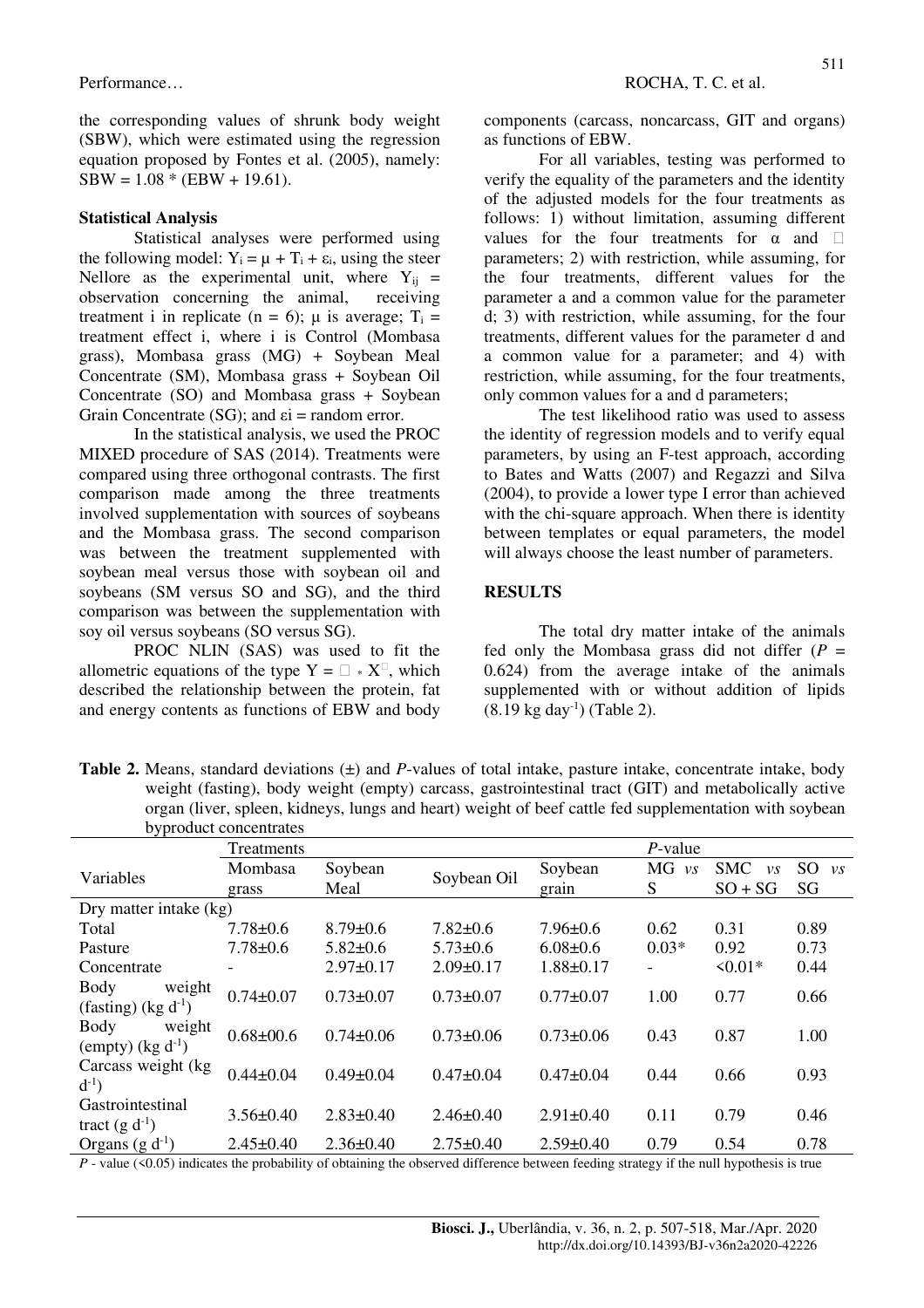As might be expected, the animals that were fed exclusively on Mombasa grass + showed higher pasture intake  $(P = 0.031)$ . Animals that received soybean meal showed an increase in intake  $(P =$ 0.001) of 34% compared with animals receiving supplementation with soybean oil concentrate and soybeans. There were no differences in the mean weight gain of the gastrointestinal tract  $(P = 0.110)$ and the mean gain for metabolically active organs  $(P = 0.790)$  among supplementation with or without addition of lipids. With regard to the forage intake of animals, supplementation with any of the concentrates reduced  $(P > 0.05)$  forage intake.

The orthogonal contrasts revealed no differences  $(P > 0.05)$  between treatments in the average daily body weight gain while fasting, EBW gain, and carcass weight gain and average daily carcass gain. There were no differences  $(P > 0.05)$ between treatments for total daily gain, carcass and noncarcass for protein, energy and fat (Table 3). The animals had total average daily gains of 100 g day-1 of protein, 210 g day<sup>-1</sup> of fat and 2.63 Mcal day<sup>-1</sup> of energy.

**Table 3.** Means, standard deviations (±) and *P*-values of protein, fat, energy gain total, in carcass and noncarcass of beef cattle fed supplementations with soybean byproduct concentrates

|                                                      | Treatments       |                 |                 |                  | $P$ -value     |                                                            |                       |         |
|------------------------------------------------------|------------------|-----------------|-----------------|------------------|----------------|------------------------------------------------------------|-----------------------|---------|
| Variables                                            | Mombasa<br>grass | Soybean<br>Meal | Soybean<br>Oil  | Soybean<br>grain | $MG$ $vs$<br>S | <b>SMC</b><br><sub>SO</sub><br>$\overline{\nu}$ s<br>$+SG$ | SO <sub>1</sub><br>SG | $\nu s$ |
| Total                                                |                  |                 |                 |                  |                |                                                            |                       |         |
| Protein gain<br>$(kg day-1)$                         | $0.11 \pm 0.01$  | $0.10 \pm 0.01$ | $0.10 \pm 0.01$ | $0.10 \pm 0.01$  | 0.43           | 0.95                                                       | 0.60                  |         |
| Fat gain                                             |                  |                 |                 |                  |                |                                                            |                       |         |
| $(kg day-1)$                                         | $0.20 \pm 0.03$  | $0.22 \pm 0.03$ | $0.22 \pm 0.03$ | $0.21 \pm 0.03$  | 0.50           | 0.74                                                       | 0.85                  |         |
| Energy gain (Mcal<br>$day^{-1}$ )<br>Carcass         | $2.41 \pm 0.31$  | $2.69 \pm 0.31$ | $2.72 \pm 0.31$ | $2.72 \pm 0.31$  | 0.33           | 0.92                                                       | 0.99                  |         |
| Protein gain<br>$(kg day-1)$                         | $0.07 \pm 0.01$  | $0.06 \pm 0.01$ | $0.06 \pm 0.01$ | $0.06 \pm 0.01$  | 0.39           | 0.77                                                       | 0.60                  |         |
| Fat gain<br>$(kg day-1)$                             | $0.13 \pm 0.02$  | $0.15 \pm 0.02$ | $0.14 \pm 0.02$ | $0.13 \pm 0.02$  | 0.64           | 0.66                                                       | 0.72                  |         |
| Energy gain (Mcal<br>$day^{-1}$<br><b>Noncarcass</b> | $1.58 \pm 0.24$  | $1.76 \pm 0.24$ | $1.76 \pm 0.24$ | $1.73 \pm 0.24$  | 0.45           | 0.94                                                       | 0.90                  |         |
| Protein<br>(kg<br>gain<br>$day^{-1}$                 | $0.04 \pm 0.00$  | $0.04 \pm 0.00$ | $0.04 \pm 0.00$ | $0.04 \pm 0.00$  | 0.66           | 0.67                                                       | 0.72                  |         |
| Fat gain (kg day <sup>-1</sup> )                     | $0.06 \pm 0.00$  | $0.07 \pm 0.00$ | $0.07 \pm 0.00$ | $0.07 \pm 0.00$  | 0.35           | 0.97                                                       | 0.79                  |         |
| Energy gain (Mcal<br>$day^{-1}$                      | $0.82 \pm 0.09$  | $0.93 \pm 0.09$ | $0.96 \pm 0.09$ | $0.99 \pm 0.09$  | 0.27           | 0.71                                                       | 0.84                  |         |
|                                                      |                  |                 |                 |                  |                |                                                            |                       |         |

 $P$  - value (<0.05) indicates the probability of obtaining the observed difference between feeding strategy if the null hypothesis is true In order to assess the changes in carcass and noncarcass weight, the weights of the appropriate components in the allometric regression equations

were adjusted with the increase in body weight equations due to the EBW, and these are shown in Table 4.

**Table 4.** Estimated parameters ± confidence interval (CI) for allometric equations and prediction equations of carcass, noncarcass, gastrointestinal tract (GIT) and metabolically active organ (liver, spleen, kidneys, lungs and heart) weight of beef cattle fed supplementation with different soy byproduct concentrates

|                           | Estimated parameters $\pm$ CI  |                 |                                |                                 |  |
|---------------------------|--------------------------------|-----------------|--------------------------------|---------------------------------|--|
| Component                 | $\alpha$ + CI<br>$\delta$ + CI |                 | Equation                       | Prediction equations            |  |
| <b>Carcass</b>            | $0.62 + 0.21$                  | $1.01 \pm 0.06$ | $Y = 0.6211 \times X^{1.0072}$ | $Y = 0.6255 \times X^{0.0072}$  |  |
| <b>Noncarcass</b>         | $0.39 \pm 0.24$                | $0.99 \pm 0.12$ | $Y = 0.3809 \times X^{0.9866}$ | $Y = 0.3757 \times X^{-0.0134}$ |  |
| Gastrointestinal<br>tract | $0.44 + 0.31$                  | $0.61 \pm 0.12$ | $Y = 0.4356 \times X^{0.6117}$ | $Y = 0.2664 \times X^{-0.3883}$ |  |
| Organs                    | $0.24 \pm 0.16$                | $0.64\pm0.11$   | $Y = 0.2397 \times X^{0.6385}$ | $Y = 0.1530 \times X^{-0.3615}$ |  |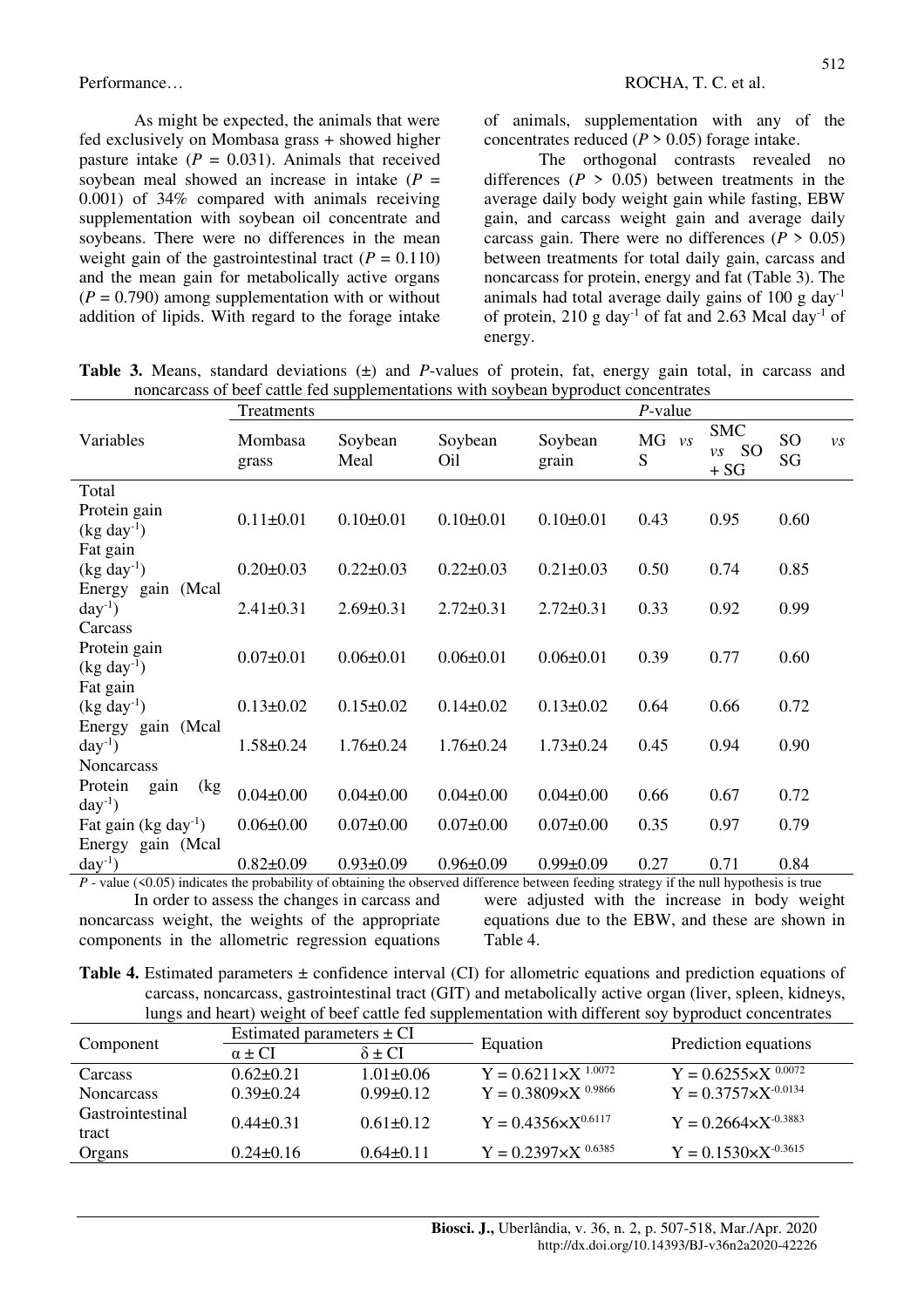No significant differences (*P* > 0.05) between the equations adjusted for the four treatments, describing the increase in carcass weight and noncarcass due to the EBW. Therefore, equations for the four treatments were adopted only, and these were used to estimate the weight of the carcass and noncarcass, depending on the EBW.

The estimated weights and gains for carcass and noncarcass for animals of different EBW showed an increase that was expected with the development of animals (Table 5). However, there was a steady increase in weight and in the proportion of the carcass and noncarcass, with the increased EBW more easily observed when the carcass and noncarcass weights were expressed as kg EBW. Carcass and noncarcass weight were 645 g  $kg^{-1}$  and 354 g kg<sup>-1</sup>, respectively, for animals with 200 kg EBW, and these approached those values of 648 g  $kg^{-1}$  and 351 g  $kg^{-1}$ , respectively, for animals of 400 kg EBW.

**Table 5.** Estimated weight mean and weight gain of carcass (C), noncarcass (NC), gastrointestinal tract (GIT) and metabolically active organs (liver, spleen, kidneys, lungs and heart) weight of beef cattle fed supplementation with soy byproduct concentrates.

|               | $\frac{1}{2}$ |          |        |      |             |        |               |             |        |            |
|---------------|---------------|----------|--------|------|-------------|--------|---------------|-------------|--------|------------|
| Weight/kg EBW |               |          |        |      | Gain/kg PCV |        | Weight/kg EBW | Gain/kg EBW |        |            |
| <b>BW</b>     | <b>EBW</b>    |          |        |      |             | NC     | GIT           | ORG         | GIT    | <b>ORG</b> |
| (kg)          | (kg)          | (kg      | NC(kg) | NC/C | (g/kg)      | (g/kg) | (g/kg)        | (g/kg)      | (g/kg) | (g/kg)     |
| 237           | 200           | 129      | 71     | 0.55 | 650         | 350    | 56            | 35          | 34     | 22         |
| 291           | 250           | 161      | 88     | 0.54 | 650         | 349    | 51            | 33          | 31     | 20         |
| 345           | 300           | 194      | 105    | 0.54 | 651         | 348    | 48            | 30          | 29     | 19         |
| 399           | 350           | 226      | 123    | 0.54 | 652         | 347    | 45            | 29          | 27     | 18         |
| 453           | 400           | 259      | 140    | 0.54 | 653         | 346    | 43            | 27          | 26     | 17         |
| <b>DDIT</b>   | .             | $\cdots$ |        |      |             |        |               |             |        |            |

EBW - empty body weight

However, there was a steady increase in the weight and the proportion of the carcass and noncarcass, with the increased EBW, and these were more easily observed when the carcass and noncarcass weight were expressed as kg EBW.

The ratios between the carcass and noncarcass did not change with increasing empty body weight, illustrating that the two components grew at similar rates close to the EBW as a whole. The estimated weights and gains for the gastrointestinal tract and organs in g per kg EBW for animals of different EBW showed reduction in the relative size of the gastrointestinal tract and organs with increasing body weight, as expected from the equation in Table 4, where the  $\Box$  value was less than one.

The identity test of nonlinear models proposed by Bates and Watts (2007) and Regazzi and Silva (2004) showed no differences ( $P > 0.05$ ) between the models and set parameters for the four treatments for protein content, fat and energy due to the EBW. Therefore, equations were adopted for the four treatments to estimate the protein, fat and energy contents of empty body, carcass and noncarcass, depending on the EBW (Table 6).

**Table 6.** Allometric regression equations for protein, fat and energy content in empty body, carcass, and noncarcass as a function of the empty body and weight gain

|          | Estimated                | 土<br>parameters |                   |                                       |                               |
|----------|--------------------------|-----------------|-------------------|---------------------------------------|-------------------------------|
| Nutrient | Confidence interval (CI) |                 | Component         | Empty body equation                   | Weight gain equation          |
|          | $\alpha \pm CI$          | $\delta \pm CI$ |                   |                                       |                               |
|          | $0.81 \pm 0.47$          | $0.75 \pm 0.10$ | Empty body        | $Y=0.8113\times X^{0.7516}$           | Y=0.6097×X <sup>-0.2484</sup> |
| Protein  | $0.50 \pm 0.31$          | $0.76 \pm 0.11$ | Carcass           | Y=0.4978 $\times$ X <sup>0.7550</sup> | $Y=0.3758\times X^{-0.2450}$  |
|          | $0.31 \pm 0.21$          | $0.75 \pm 0.12$ | <b>Noncarcass</b> | $Y=0.3138\times X^{0.7460}$           | $Y=0.2340\times X^{-0.2540}$  |
|          | $0.001 \pm 0.001$        | $1.91 \pm 0.27$ | Empty body        | Y=0.00076× $X^{1.9116}$               | $Y=0.0014\times X^{0.9116}$   |
| Fat      | $0.001 \pm 0.001$        | $1.86 \pm 0.32$ | Carcass           | Y=0.00066×X <sup>1.8641</sup>         | $Y=0.0012\times X^{0.8641}$   |
|          | $0.001 \pm 0.001$        | $2.01 \pm 0.24$ | <b>Noncarcass</b> | $Y=0.00014 \times X^{2.0076}$         | $Y=0.00028 \times X^{1.0076}$ |
|          | $0.24 \pm 0.21$          | $1.40 \pm 0.15$ | Empty body        | $Y=0.2432\times X^{1.4034}$           | $Y=0.3413\times X^{0.4034}$   |
| Energy   | $0.16 \pm 0.17$          | $1.40 \pm 0.18$ | Carcass           | Y=0.1639× $X^{1.3959}$                | Y=0.2287× $X^{0.3959}$        |
|          | $0.08 \pm 0.07$          | $1.42 \pm 0.14$ | <b>Noncarcass</b> | $Y=0.0796\times X^{1.4174}$           | $Y=0.1128\times X^{0.4174}$   |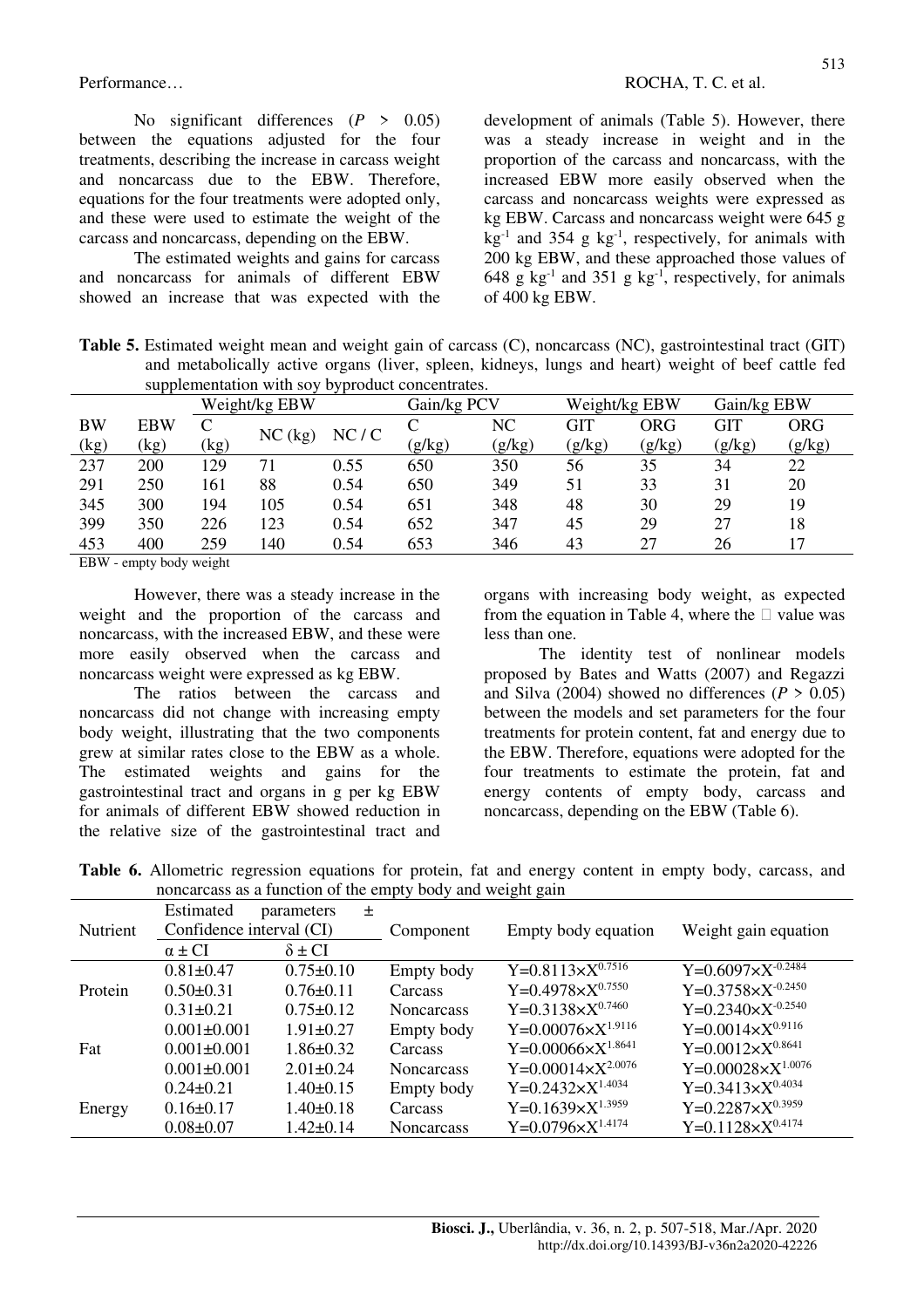Performance… ROCHA, T. C. et al.

For the evaluation of the body contents of protein, fat and energy, as well as the aforementioned contents in the carcass and noncarcass, the allometric regression equations were adjusted in the empty body, carcass and noncarcass, according to the EBW (Table 7). Derivations of the estimated protein gain (Table 7) showed a decrease with the increase of body weight, corresponding to 163 g kg  $EBW<sup>-1</sup>$  in animals of 200 and 137 g kg  $EBW<sup>-1</sup>$  in animals 400 kg due to the reduced muscle development and further development of adipose tissue in heavier animals.

Table 7. Content and estimated weight gain relative to protein (g kg<sup>-1</sup>), fat (g kg<sup>-1</sup>) and energy (Mcal kg<sup>-1</sup>) of carcass (C) and noncarcass (NC) to differences in body weight (BW) and empty body weight (EBW)

| Protein $(g EBW^{-1})$<br>Fat $(g \ kg EBW^{-1})$<br>Energy (Mcal kg $EBW^{-1}$ )<br>$EBW$ (kg)<br>EW<br>NC<br>EW<br>NC<br>EW<br>C<br>C<br>$\mathsf{C}$<br>NC<br>Content in EBW<br>136<br>82<br>65<br>237<br>200<br>218<br>96<br>31<br>1.33<br>2.06<br>0.73<br>39<br>250<br>206<br>129<br>77<br>118<br>79<br>291<br>2.25<br>1.45<br>0.8<br>197<br>139<br>47<br>345<br>300<br>123<br>74<br>92<br>2.42<br>1.56<br>0.86<br>399<br>189<br>350<br>119<br>71<br>160<br>55<br>0.92<br>105<br>2.58<br>1.66<br>183<br>180<br>453<br>400<br>115<br>69<br>118<br>62<br>2.72<br>1.75<br>0.97<br>Estimated weight gain in EBW<br>163<br>102<br>237<br>200<br>61<br>183<br>62<br>1.9<br>121<br>2.9<br>1.0<br>57<br>250<br>154<br>97<br>224<br>78<br>291<br>146<br>3.1<br>2.0<br>1.1<br>55<br>345<br>300<br>147<br>92<br>265<br>171<br>94<br>3.4<br>1.2<br>2.2<br>399<br>350<br>142<br>89<br>53<br>305<br>196<br>2.3<br>109<br>3.6<br>1.3<br>453<br>137<br>51<br>400<br>86<br>220<br>124<br>3.8<br>2.4<br>344<br>1.4 | $\alpha$ can be $\alpha$ and $\alpha$ is the case $(1\sqrt{2})$ to difference in bour<br>$mg_{\mu}$ ( $D_{\mu}$ ) and empty body<br>$\mathbf{v}$ |  |  |  |  |  |  |  |  |  |  |  |
|-------------------------------------------------------------------------------------------------------------------------------------------------------------------------------------------------------------------------------------------------------------------------------------------------------------------------------------------------------------------------------------------------------------------------------------------------------------------------------------------------------------------------------------------------------------------------------------------------------------------------------------------------------------------------------------------------------------------------------------------------------------------------------------------------------------------------------------------------------------------------------------------------------------------------------------------------------------------------------------------------------|--------------------------------------------------------------------------------------------------------------------------------------------------|--|--|--|--|--|--|--|--|--|--|--|
|                                                                                                                                                                                                                                                                                                                                                                                                                                                                                                                                                                                                                                                                                                                                                                                                                                                                                                                                                                                                       | BW (kg)                                                                                                                                          |  |  |  |  |  |  |  |  |  |  |  |
|                                                                                                                                                                                                                                                                                                                                                                                                                                                                                                                                                                                                                                                                                                                                                                                                                                                                                                                                                                                                       |                                                                                                                                                  |  |  |  |  |  |  |  |  |  |  |  |
|                                                                                                                                                                                                                                                                                                                                                                                                                                                                                                                                                                                                                                                                                                                                                                                                                                                                                                                                                                                                       |                                                                                                                                                  |  |  |  |  |  |  |  |  |  |  |  |
|                                                                                                                                                                                                                                                                                                                                                                                                                                                                                                                                                                                                                                                                                                                                                                                                                                                                                                                                                                                                       |                                                                                                                                                  |  |  |  |  |  |  |  |  |  |  |  |
|                                                                                                                                                                                                                                                                                                                                                                                                                                                                                                                                                                                                                                                                                                                                                                                                                                                                                                                                                                                                       |                                                                                                                                                  |  |  |  |  |  |  |  |  |  |  |  |
|                                                                                                                                                                                                                                                                                                                                                                                                                                                                                                                                                                                                                                                                                                                                                                                                                                                                                                                                                                                                       |                                                                                                                                                  |  |  |  |  |  |  |  |  |  |  |  |
|                                                                                                                                                                                                                                                                                                                                                                                                                                                                                                                                                                                                                                                                                                                                                                                                                                                                                                                                                                                                       |                                                                                                                                                  |  |  |  |  |  |  |  |  |  |  |  |
|                                                                                                                                                                                                                                                                                                                                                                                                                                                                                                                                                                                                                                                                                                                                                                                                                                                                                                                                                                                                       |                                                                                                                                                  |  |  |  |  |  |  |  |  |  |  |  |
|                                                                                                                                                                                                                                                                                                                                                                                                                                                                                                                                                                                                                                                                                                                                                                                                                                                                                                                                                                                                       |                                                                                                                                                  |  |  |  |  |  |  |  |  |  |  |  |
|                                                                                                                                                                                                                                                                                                                                                                                                                                                                                                                                                                                                                                                                                                                                                                                                                                                                                                                                                                                                       |                                                                                                                                                  |  |  |  |  |  |  |  |  |  |  |  |
|                                                                                                                                                                                                                                                                                                                                                                                                                                                                                                                                                                                                                                                                                                                                                                                                                                                                                                                                                                                                       |                                                                                                                                                  |  |  |  |  |  |  |  |  |  |  |  |
|                                                                                                                                                                                                                                                                                                                                                                                                                                                                                                                                                                                                                                                                                                                                                                                                                                                                                                                                                                                                       |                                                                                                                                                  |  |  |  |  |  |  |  |  |  |  |  |
|                                                                                                                                                                                                                                                                                                                                                                                                                                                                                                                                                                                                                                                                                                                                                                                                                                                                                                                                                                                                       |                                                                                                                                                  |  |  |  |  |  |  |  |  |  |  |  |
|                                                                                                                                                                                                                                                                                                                                                                                                                                                                                                                                                                                                                                                                                                                                                                                                                                                                                                                                                                                                       |                                                                                                                                                  |  |  |  |  |  |  |  |  |  |  |  |

Empty body weight (EBW)

### **DISCUSSION**

The average dry matter intake of forage was 7.78 kg for animals not supplemented and 5.87 kg for animals supplemented with or without addition of lipids. This phenomenon is referred to as a substitute or pasture replacement effect because the concentrate is a higher quality of food, especially with the increased protein (HILLS et al., 2015).

The animals that received soybean meal showed an increase in concentrate intake  $(P =$ 0.001) by 34% compared with steers receiving supplementation soybean oil and soybean grain. The soybean oil and soybean grain animals exhibited restricted intake due to the higher lipid concentration in their supplements.

There was no improvement in body weight and carcass gains with the addition of the concentrations, and notably there was not much difference between these characteristics in cattle grazed perhaps treatment duration was short

The increase in speeds relative growth of the carcass and noncarcass remained similar to the rate of increase in body mass as indicated by the two-parameters d allometric equation of the type Y  $= \alpha * X^{\square}$ , which yielded values of 1.0072 and 0.9866 for carcass and noncarcas. The equality between the values of growth of carcass and noncarcass with 1, as shown by the confidence

intervals, revealed development close to the growth rate of the EBW as a whole.

To derive the regression equations (Table 4), which estimate the carcass weight, noncarcass weight and TGI organs in animals due to the EBW, the gain prediction equations were obtained per kg of the carcass and noncarcass gains; these gains remained almost unchanged with the increase in the EBW, as expected because they were obtained by derivation of equations whose values of d were close to unity.

Notably, the weights of the gastrointestinal organs decreased from 56 to 43 g kg EBW-1 in the gastrointestinal tract and from 35 to 27 g kg  $EBW^{-1}$ , when the weight empty body increased from 200 to 400 kg.

An animal that reaches maturity shows decline in weight and proportion of visceral organs, resulting in reduced energy requirement for maintenance per unit of body weight (MURRAY; SLEZACEK, 1988). This decline occurs because the viscera and internal organs (heart, kidney, digestive tract and liver) reach the maximum development in cattle at around two years of age (BERG; BUTTERFIELD, 1976).

Although the viscera and internal organs account for approximately 6-15% of body mass, these components consume approximately 55% of the animal maintenance energy, while the muscles, which account for over 40% of the EBW, require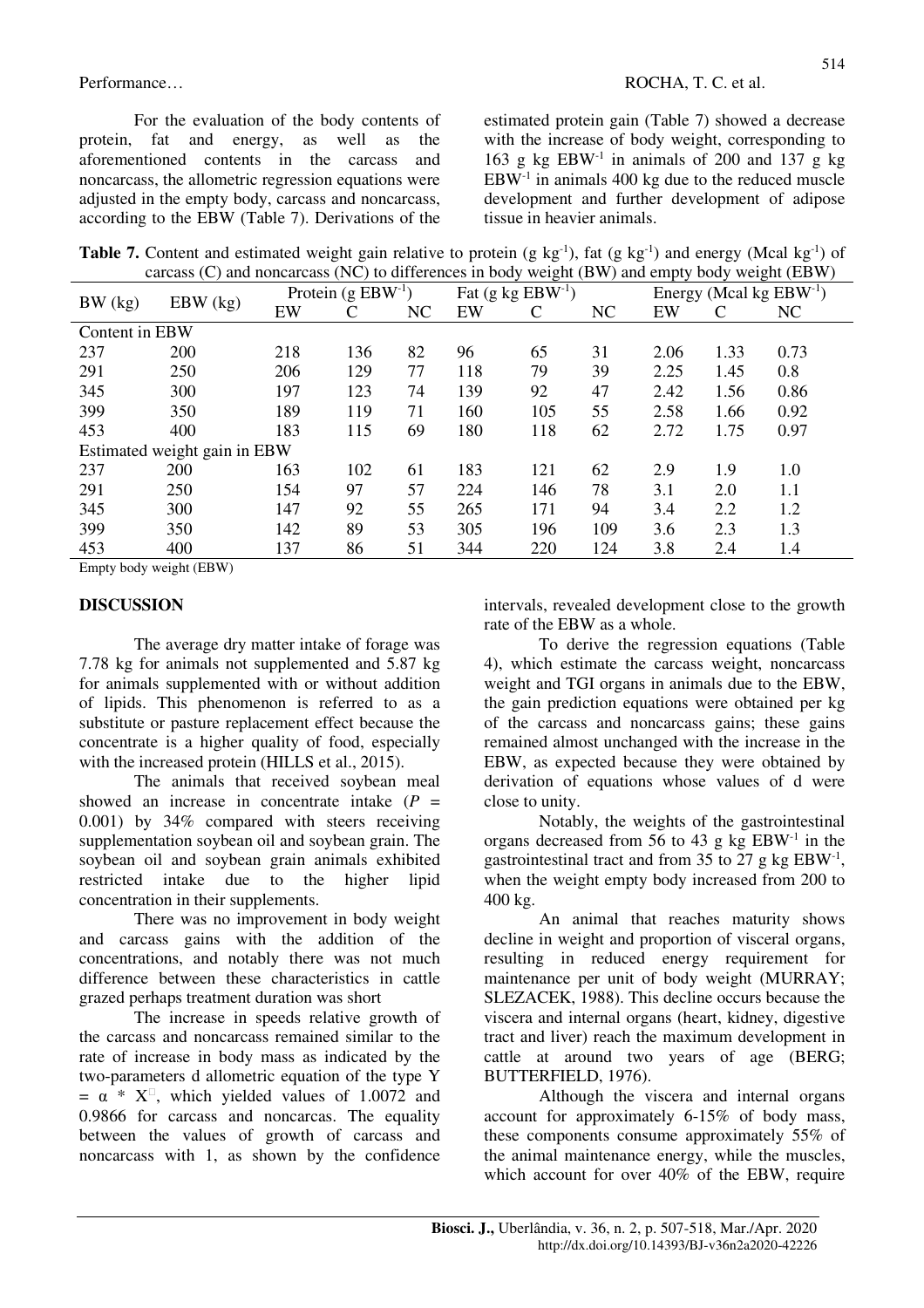only 21% (15 to 26%) of the energy expended by the body as a whole (CATON et al. 2000). Reducing the mass of bodies by unit of body weight, with increasing body weight, explains in part the relative decline of the verified maintenance requirements of a growing animal.

Similar results to those observed in this study were reported by Peron et al. (1993) who compared the proportion of internal organs in animals slaughtered at the beginning and end of the experiment. The cited authors attributed these results to the fact that the vital organs are relatively more developed at the earliest stage of the animal's life.

The animals of this study were aged 2.5 to 3 years, so the organs would be close to their maximum sizes. As animals age, there is more intense growth of muscle and adipose tissue. Thus, the organs will represent a smaller proportion of EBW (BERG; BUTTERFIELD, 1976).

Knowledge of changes in body composition of the animal with increasing body weight is necessary when seeking to produce castings that meet the demands of the consumer market. In turn, knowledge of the composition of factors associated with weight gain is essential for establishing the nutritional requirements of the animals because the content of each nutrient in the gain corresponds to the net weight of the nutrient requirements for weight gain.Analyzing the parameter values d of the regression equations, the protein body content increased at a lower rate than the increase of EBW as a whole ( $\delta = 0.75$ ). On the other hand, the fat and energy contents increased more rapidly than the body weight ( $\delta$  = 1.91 and 1.40, respectively). These results are corroborated by the results of Berg and Butterfield (1976), which showed that with increased weight, there is a gradual decrease in the deposition of muscle tissue and a rapid increase for adipose tissue.

With the increase of animal weight, body fat mass increases quadratically whereas the protein mass increases linearly. Thus, the decrease of the proportion of body protein with increased body weight is due to a decrease in muscle development as well as to the dilution effect of the increased fat deposition (OWENS et al. 1995). The concentration of energy varies in a similar manner to that of fat, which is due to the higher energy content of the fat (9.39 kcal  $g^{-1}$ ) in relation to protein (5.64 kcal  $g^{-1}$ ) (NRC, 2000).

By deriving the regression equations of body content of fat, protein and energy, depending on the EBW, the contents of the prediction equations (gain) of fat, protein and energy per kg of EBW gain, carcass and noncarcass were obtained. The protein and energy gains per kg EBW gain are the net requirements of protein and energy for gain of 1 kg EBW.

The estimated values of protein  $kg^{-1}$  EBW for the different body weights decreased with the increase in animal weight ranging from 218 g  $kg^{-1}$ for animals of 200 kg EBW to 183 g  $kg^{-1}$  for animals with 400 kg EBW, which is in agreement with the reports of Owens et al. (1995). Berg and Butterfield (1976) also showed that even after birth, the deposition of lean meat is proportionally greater than that of fat. Once a certain stage of growth is reached, however, fat deposition becomes proportionally greater than that of lean meat.

The values of protein content per kg EBW were similar to those found by other authors in cattle in the same weight range (SANT'ANA et al., 2011; TEDESCHI et al., 2015).

Regarding the fat content per kg EBW, as expected, the opposite was observed for protein. With the increasing weight of the animal, the fat content is increased. In animals of 200 kg EBW, the estimated value was 96 g kg EBW-1, while in animals of 400 kg this amount was  $180 \text{ g kg }$  EBW<sup>-1</sup>. As mentioned above, this tendency reflects the deceleration of the growth of muscle tissue in contrast to the faster development of adipose tissue with increase in EBW, as adipose tissue has the highest growth boost at higher ages (BERG; BUTTERFIELD, 1976).

The concentration of energy per kg EBW increased with increasing weight of the animal; this behavior was expected because the concentration of energy is very influenced by the fat content that has higher energy content than protein. In animals of 200 kg EBW, the estimated value was 2.06 Mcal kg  $EBW<sup>-1</sup>$ , and in animals of 400 kg, this value was  $2.72$  Mcal kg EBW $^{-1}$ .

The contents of protein, fat and energy in the carcass and the noncarcass do not show the same trend for the EBW as a whole; instead, these contents hold the same proportions relative to the weight of each component. As shown previously (Table 5), the ratio of carcass weight and noncarcass tended to remain constant with increasing body weight. Most of the protein, fat and energy deposited in the body was located in the carcass, and the proportion of protein deposited on the substrate, relative to the total deposited in the empty body remained substantially constant (62.3%, in animals of 200 kg of EBW, and 62.8% in animals of 400 kg EBW). The proportion of fat deposited on the substrate, however, decreased from 67.7% EBW in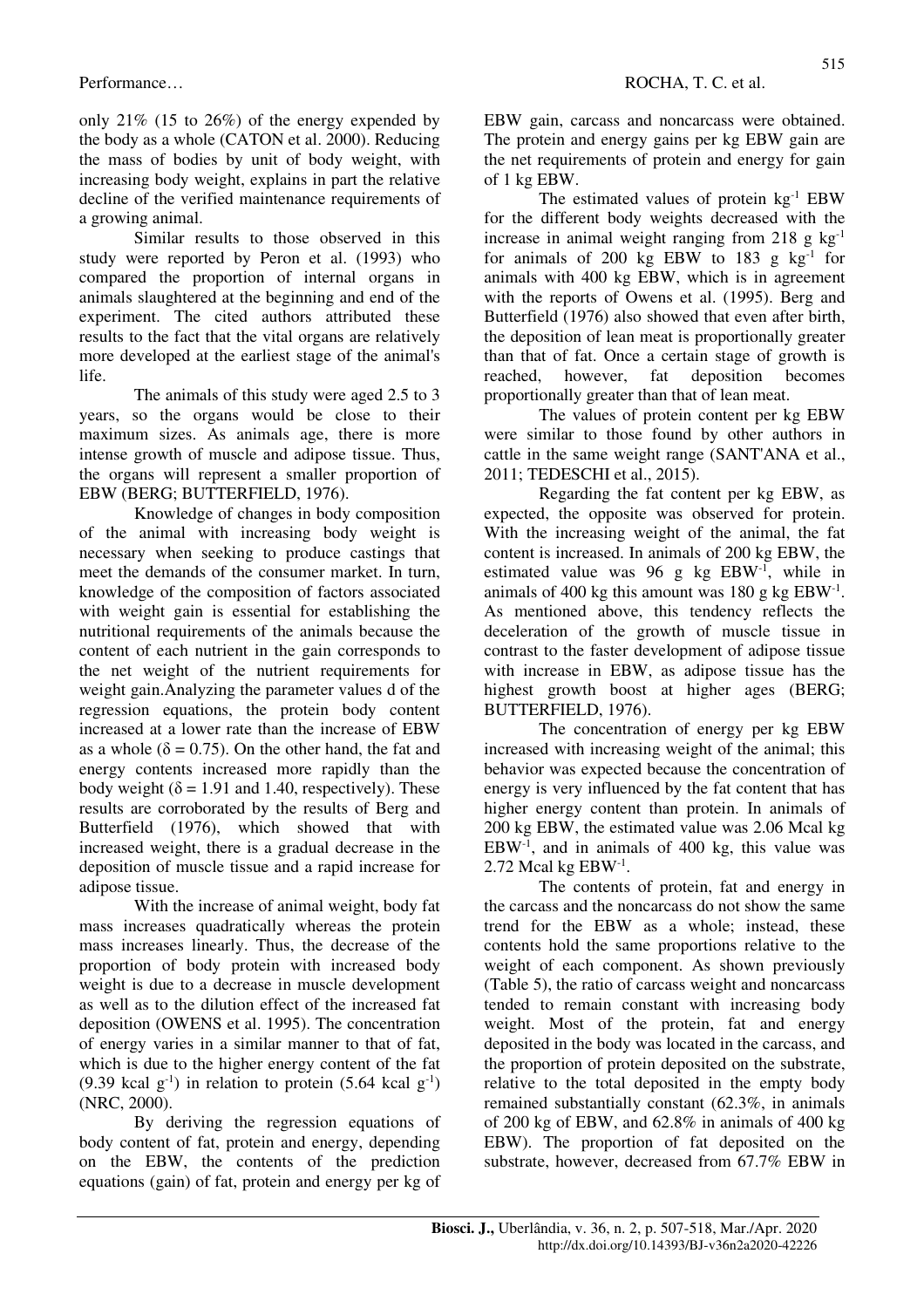animals of 200 kg to 65.5% in animals of 400 kg of EBW, with no increase in carcass.

The net requirements of gain values for protein were similar to those values found by other authors (COSTA and SILVA, 2015; PRADOS et al., 2015). The differences are mainly due to differences in fat content in the weight gain observed in several experiments. Due to the increase in fat weight gain in proportion to the increase in animal weight, net energy requirements are increased. In animals with 200 kg EBW, the estimated net requirement is 2.9 Mcal kg $^{-1}$  and in animals with 400 kg EBW, the energy requirement is  $3.8$  Mcal kg<sup>-1</sup>.

#### **CONCLUSIONS**

The use of supplements, with or without the addition of lipids, does not modify the EBW gain and other body components, when steers have access to good quality pastures.

Supplementation with soybean grain to present similar gains is a lower cost alternative compared to other sources of soy. The supplementations with higher concentrations of lipids (oil and grain) were not enough to promote greater gains in fat and energy in carcass.

**RESUMO:** Esta pesquisa teve como objetivo avaliar o desempenho, composição corporal e requisitos líquidos para proteínas e energia de novilhos Nelore em pastejo suplementados com ou sem adição de lipídios. Foram utilizadas no experimento vinte e oito novilhos,  $301 \pm 5.8$  kg PC. O método comparativo de abate foi utilizado, com quatro novilhos utilizados como referências. Os 24 restantes novilhos foram distribuídos aleatoriamente em quatro grupos, durante 180 dias, de acordo com o tratamento: apenas Panicum maximum cv. Grama Mombasa; Grama de Mombasa com suplementação concentrada à base de farelo de soja; Grama de Mombasa com concentrado contendo lipídios de óleo de soja; e Mombasa com concentrado contendo lipídios derivados de grãos de soja. O CMS total dos novilhos alimentados apenas com a pastagem não diferiu (P> 0,05) da ingestão média dos tratamentos com ou sem adição de lipídios. Não houve diferenças (P> 0,05) entre os tratamentos para o ganho diário total, carcaça e não carcaça para proteínas, energia e gordura. Os requisitos de proteína e energia não diferiram (P> 0,05) entre os tratamentos. Quando a pastagem é de boa qualidade, a suplementação não altera a composição corporal ou os requisitos líquidos de proteína e energia para ganho de peso. As suplementações com maiores concentrações de lipídios (óleo e grão) não foram suficientes para promover maiores ganhos de gordura e energia na carcaça.

**PALAVRAS-CHAVE:** Carcaça. *Panicum maximum*. Ruminantes. Trato gastrointestinal.

**Abbreviations:** ADG, average daily weight gain; BW, body weight; C, carcass; CP, crude protein, DM, dry matter; EE, ether extract; EBW, empty body weight; GIT, gastrointestinal tract; NC noncarcass; NDF, neutral detergent fiber; TDN, total digestible nutrients; iNDF, indigestible neutral detergent fiber; ORG, metabolically active organs; SBW, shrunk body. ns:

### **REFERENCES**

AOAC - ASSOCIATION OF OFFICIAL ANALYTICAL CHEMISTRY. Official methods of analysis. 15th ed. Washington: AOAC International, 1990. 1298 p.

### AGRICULTURAL RESEARCH COUNCIL (GREAT BRITAIN); COMMONWEALTH AGRICULTURAL BUREAUX. **The Nutrient requirements of ruminant livestock: technical review**. CAB Intl, 1980.

BATES, D. M.; WATTS, D. G. Nonlinear Regression Analysis and its application. New York: John Wiley, 2007. 392 p.

BERG, R. T.; BUTTERFIELD, R. M. New concepts of cattle growth. Sydney: University Press, 1976. 240 p.

BEZERRA, L. R.; NETO, S. G.; DE MEDEIROS, A. N.; DE ALBUQUERQUE MARIZ, T. M.; OLIVEIRA, R. L.; CÂNDIDO, E. P.; DE AZEVEDO SILVA, A. M. Feed restriction followed by realimentation in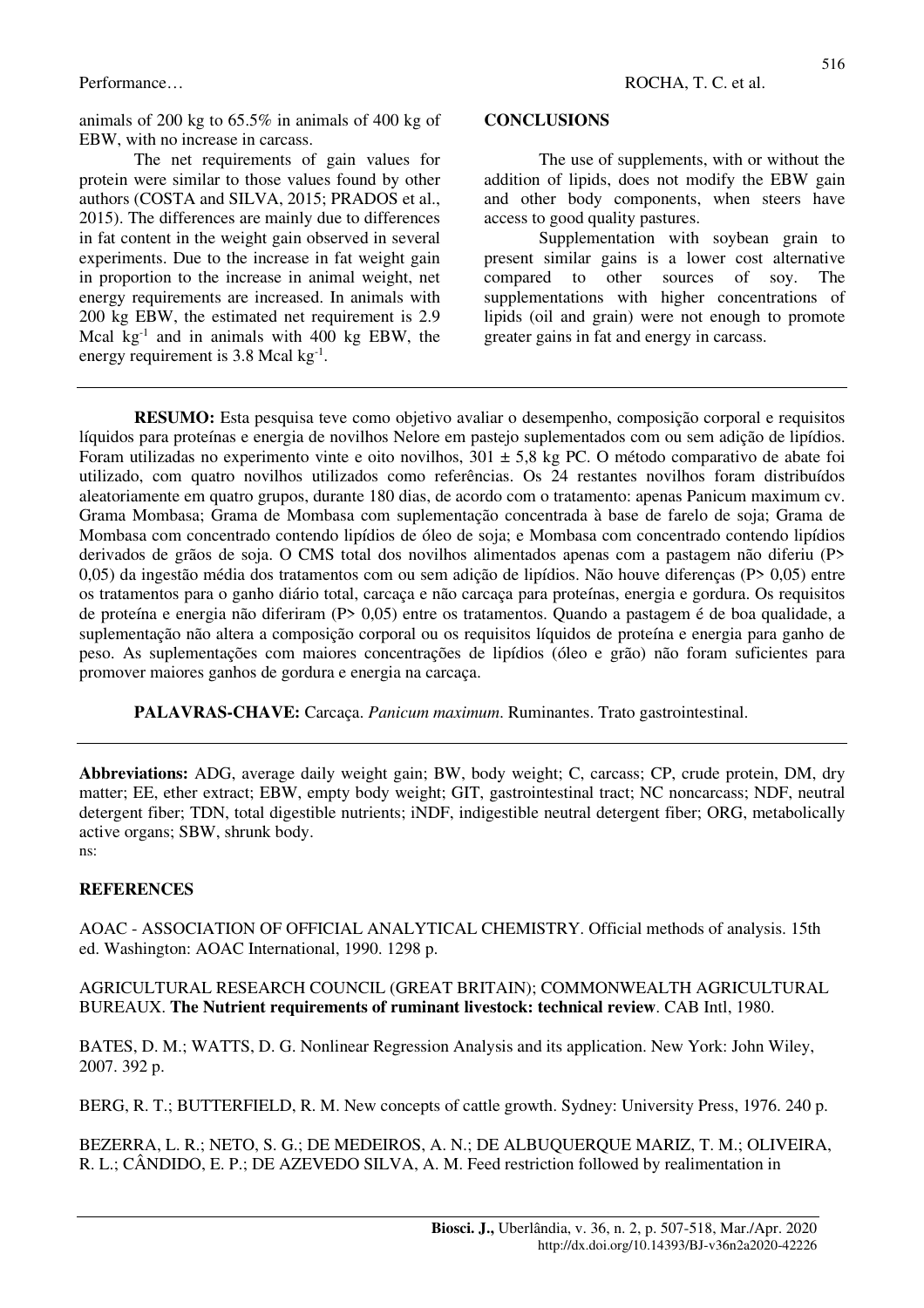prepubescent Zebu females. **Tropical animal health and production**, v. 45, n. 5, p. 1161-1169, 2013. https://doi.org/10.1007/s11250-012-0341-8

CATON, J. S.; BAUER, M. L.; HIDARI, H. Metabolic components of energy expenditure in growing beef cattle-review. **Asian-Australasian Journal of Animal Sciences**, v. 13, n. 5, p. 702-710, 2000. https://doi.org/10.5713/ajas.2000.702

COSTA E SILVA, L.; ENGLE, T. E.; VALADARES FILHO, S. C.; ROTTA, P. P.; VALADARES, R. F. D.; SILVA, B. C.; PACHECO, M. V. C. Intake, apparent digestibility, and nutrient requirements for growing Nellore heifers and steers fed two levels of calcium and phosphorus. **Livestock Science**, v. 181, p. 17-24, 2015. https://doi.org/10.1016/j.livsci.2015.09.024

Commonwealth Scientific and Industrial Research Organization. Feeding Standards for Australian Livestock Ruminants. CSIRO, Commonwealth Scientific and Industrial Research Organization, Melbourne, Australia; 1990.

Commonwealth Scientific and Industrial Research Organization. Nutrient Requirements of Domesticated Ruminants. CSIRO, Commonwealth Scientific and Industrial Research Organization, Collingwood, Australia; 2007.

FONTES, C. A. D. A.; OLIVEIRA, R. C. D., ERBESDOBLER, E. D. Á.; QUEIROZ, D. S. D. Use of comparative slaughter to set maintenance energy requirements of beef cattle grazing elephantgrass: description of methodology and results. **Revista Brasileira de Zootecnia**, v. 34, n. 5, p. 1721-1729, 2005. https://doi.org/10.1590/S1516-35982005000500034

GONZAGA NETO, S.; BEZERRA, L. R.; MEDEIROS, A. N.; FERREIRA, M. A.; EC FILHO, P.; CÂNDIDO, E. P.; OLIVEIRA, R. L. Feed restriction and compensatory growth in Guzera females. **Asian-Australasian Journal of Animal Sciences**, v. 24, n. 6, p. 791-799, 2011. https://doi.org/10.5713/ajas.2011.10417

HANKINS O. G, HOWE, P. E. Estimation of the composition of beef carcasses and cuts. Washington, D.C (Tech. Bulletin - USDA, 926); 1946.

HILLS, J. L.; WALES, W. J.; DUNSHEA, F. R.; GARCIA, S. C.; ROCHE, J. R. Invited review: An evaluation of the likely effects of individualized feeding of concentrate supplements to pasture-based dairy cows. **Journal of Dairy Science**, v. 98, n. 3, p. 1363-1401, 2015. https://doi.org/10.3168/jds.2014-8475

KIMURA, F. T.; MILLER, V. L. Chromic oxide measurement, improved determination of chromic oxide in cow feed and feces. **Journal of Agricultural and Food Chemistry**, v. 5, n. 3, p. 216-216, 1957. https://doi.org/10.1021/jf60073a008

KOCK, S. W.; PRESTON, R. L. Estimation of bovine carcass composition by the urea dilution technique. **Journal of Animal Science**, v. 48, n. 2, p. 319-327, 1979. https://doi.org/10.2527/jas1979.482319x

LOFGREEN, G. P.; GARRETT, W. N. A system for expressing net energy requirements and feed values for growing and finishing beef cattle. **Journal of animal science**, v. 27, n. 3, p. 793-806, 1968. https://doi.org/10.2527/jas1968.273793x

MURRAY, D. M.; SLEZACEK, O. The effect of weight stasis on the non-carcass components of crossbred sheep. **Australian Journal of Agricultural Research**, v. 39, n. 4, p. 653-658, 1988. https://doi.org/10.1071/AR9880653

NRC. National Research Council. Nutrient requirements of beef cattle. 6th ed, NRC National Academy Press, Washington, DC, USA; 1984.